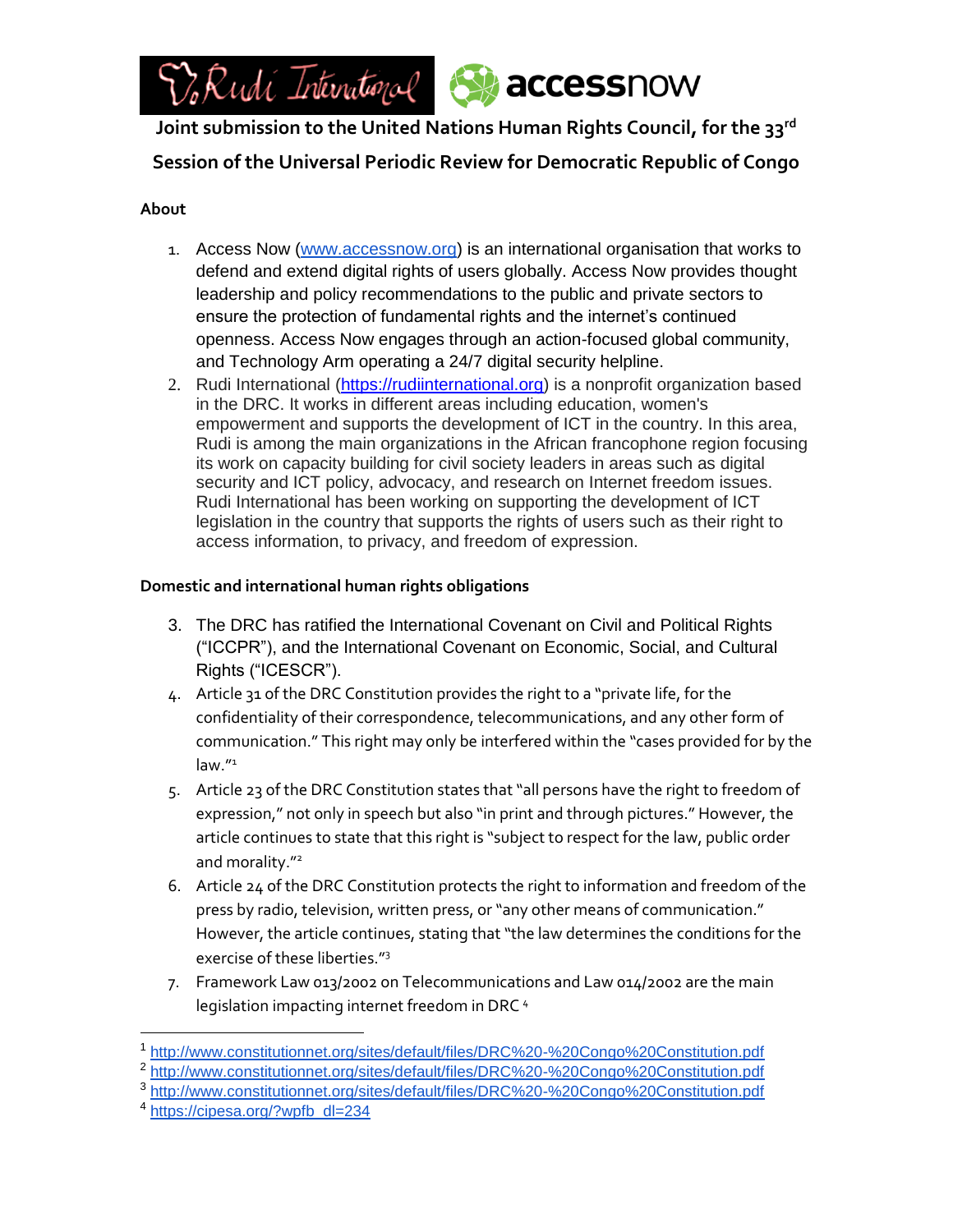

## **Developments of digital rights in the DRC**

- 8. Congolese government is working to amend a 2002 law that confers powers on the government to take charge of communication facilities in the interest of national security or public defense. This 16-year-old law is instrumental in the many internet shutdowns, or intentional disruptions of access to networks and mobile or fixed-line connectivity. However, the newly proposed bill still grants officials the power to interfere with communications and conduct surveillance.<sup>5</sup>
- 9. President Kabila announced on August 8, 2018, that he will not seek re-election for a third term. This announcement, coming after President Kabila has overstayed his two terms as President, pleases many governments and civil society groups that had urged him to not defy term limits and seek a third term.<sup>6</sup>

### **Violations of access to information & freedom of expression**

- 10. The DRC was ranked 154 out of 180 countries in the World Press Freedom Index of 2018 by Reporters Without Borders. The Index reported that the "government seems ready to do anything to prevent both Congolese and foreign journalists from covering its increasingly ruthless authoritarianism," citing threats, abductions, arrests, and murders of journalists that go without investigation.<sup>7</sup>
- 11. The government asked telecommunications companies to block social media websites on December 19, 2016, which was the day that President Joseph Kabila was supposed to leave office after two terms. Protests were planned if he refused to step down. When the President chose to not step down, social media platforms were shut down, in what apppears to be an intentional disruption of access to information to obstruct protests, as well as media coverage of the demonstrations. $^8$
- 12. The DRC government ordered internet capacity to be slowed down on August 8, 2017, in order to discourage and make it more difficult to transmit images on social media. The Post and Telecommunications Chief Regulator, Oscar Manikunda Musata, instructed the General Director of Orange DRC to reduce the capacity to transmit "abusive messages." The letter mentions sites including Facebook, WhatsApp, Instagram, and Twitter.<sup>9</sup>
- 13. On December 30, 2018, in response to organized demonstrations to protest President Kabila's refusal to leave office, the DRC government ordered a nationwide shutdown of

 $\overline{a}$ 

<sup>5</sup> [https://qz.com/africa/1187727/the-dr-congo-is-using-a-decades-old-law-to-shut-down-the](https://qz.com/africa/1187727/the-dr-congo-is-using-a-decades-old-law-to-shut-down-the-internet/)[internet/](https://qz.com/africa/1187727/the-dr-congo-is-using-a-decades-old-law-to-shut-down-the-internet/)

<sup>&</sup>lt;sup>6</sup> <https://www.nytimes.com/2018/08/08/world/africa/joseph-kabila-congo.html>

<sup>7</sup> <https://rsf.org/en/democratic-republic-congo>

<sup>8</sup> <https://www.accessnow.org/ways-circumvent-internet-shutdown-democratic-republic-congo/> <https://www.accessnow.org/telcos-warned-shutting-dr-congo-networks/>

<sup>9</sup> [https://www.accessnow.org/democratic-republic-congo-orders-orange-cameroon-slow-internet](https://www.accessnow.org/democratic-republic-congo-orders-orange-cameroon-slow-internet-capacity/)[capacity/](https://www.accessnow.org/democratic-republic-congo-orders-orange-cameroon-slow-internet-capacity/)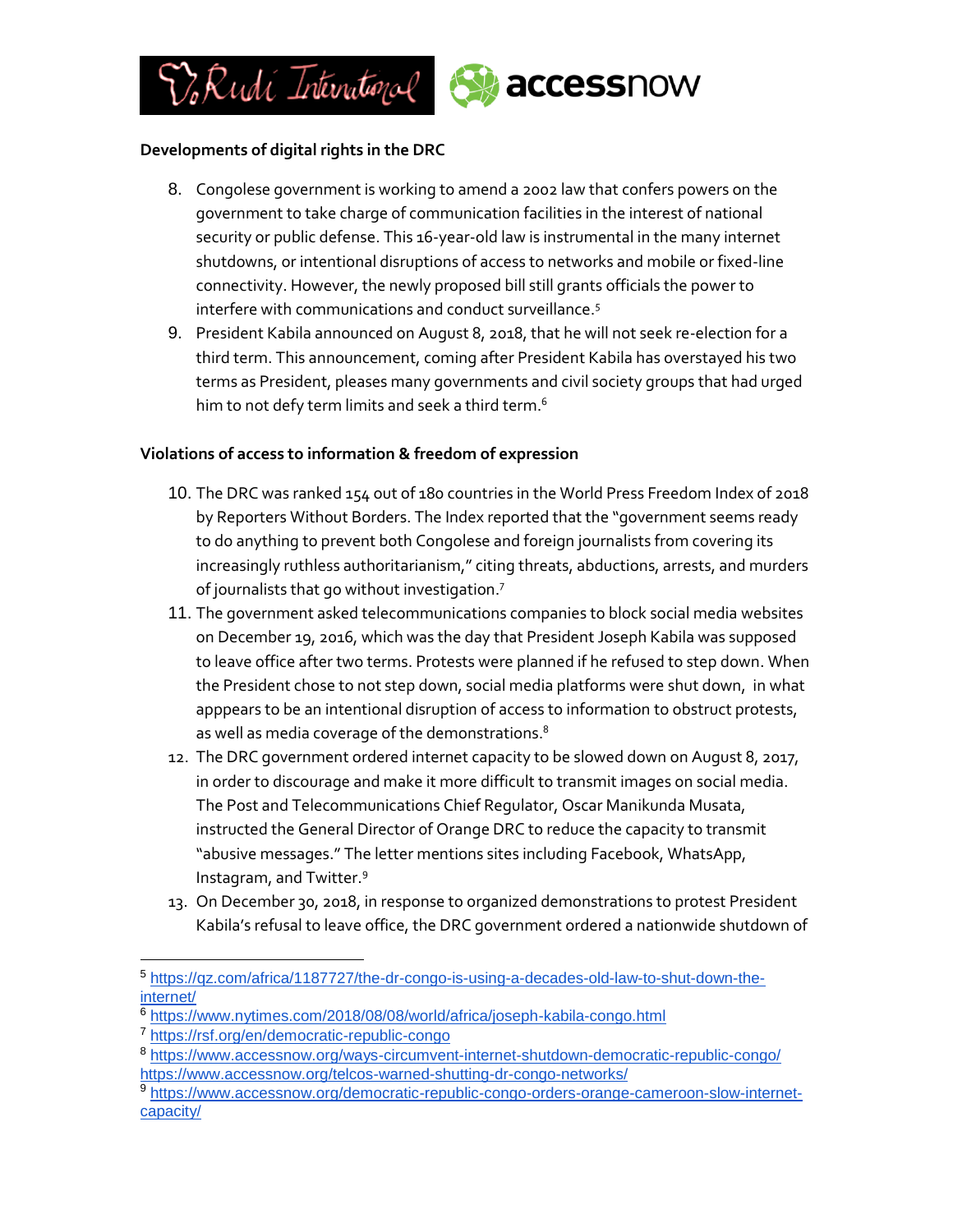



internet and SMS services.<sup>10</sup> During the shutdown, security forces reportedly shot and killed at least seven protesters and arrested dozens more.<sup>11</sup> Blocking access to information regarding such violence interferes with journalistic work, prevents people from understanding important public events, and ultimately detracts from efforts to achieve accountability.

# **Violations of the right to privacy**

- 14. The DRC does not have a law specifically on the interception of communications, besides the Framework Law 013/2002. This law protects the privacy of mail sent through telecommunications services, but states that this privacy can be infringed by public authority when "needed for public interest as described in the law."<sup>12</sup> This vague language, and the lack of an explicit definition of "public interest," leaves communications incredibly vulnerable.
- 15. A transparency report released by Orange, one of the leading telecom companies in the country, has revealed evidence of mass surveillance by the Congolese government, with the assistance of telecom service providers and ISPs. Orange revealed in its report that in 2015, it received up to 385 requests for customers' data from the Congolese government. It has also been reported that social media profiles of journalists, activists, and politicians are monitored by intelligence agents and informants. Some suspect that the government uses mass surveillance tools such as RANDOM, which records telecommunications traffic, and SWITCH, which monitors social media.<sup>13</sup>
- 16. Opposition leaders Franck Diongo and Jean Claude Vuemba filed in court a complaint against ANR for allegedly blocking their phone numbers for four months. In the media, Diongo claimed that the telco companies produced a letter from the ANR, the national intelligence agency, requesting not only their numbers, but the phone numbers of four other opposition leaders (Samy Badibanga, Fidèle Babala, Delly Sessanga, and José Makila) to be blocked.<sup>14</sup>

### **Recommendations**

l

- 17. The DRC should update Framework Law 013/2002 in line with international law and standards protecting the right to privacy, including ICCPR Article 17 and UN Human Rights Council and UNGA resolutions A/HRC/RES/34/7 and A/RES/71/199.
- 18. The government should not conduct surveillance beyond specific investigations that impartial, competent judicial authorities deem necessary and proportionate

<sup>10</sup> [https://www.accessnow.org/pulling-plug-free-expression-rise-internet-shutdowns-silence](https://www.accessnow.org/pulling-plug-free-expression-rise-internet-shutdowns-silence-dissent/)[dissent/](https://www.accessnow.org/pulling-plug-free-expression-rise-internet-shutdowns-silence-dissent/)

<sup>11</sup> [https://www.ifex.org/democratic\\_republic\\_of\\_congo/2018/01/05/protesters-killed-internet-down/](https://www.ifex.org/democratic_republic_of_congo/2018/01/05/protesters-killed-internet-down/)

<sup>12</sup> [https://cipesa.org/?wpfb\\_dl=234](https://cipesa.org/?wpfb_dl=234)

<sup>13</sup> [https://cipesa.org/?wpfb\\_dl=234](https://cipesa.org/?wpfb_dl=234)

<sup>14</sup> [https://cipesa.org/?wpfb\\_dl=234](https://cipesa.org/?wpfb_dl=234)